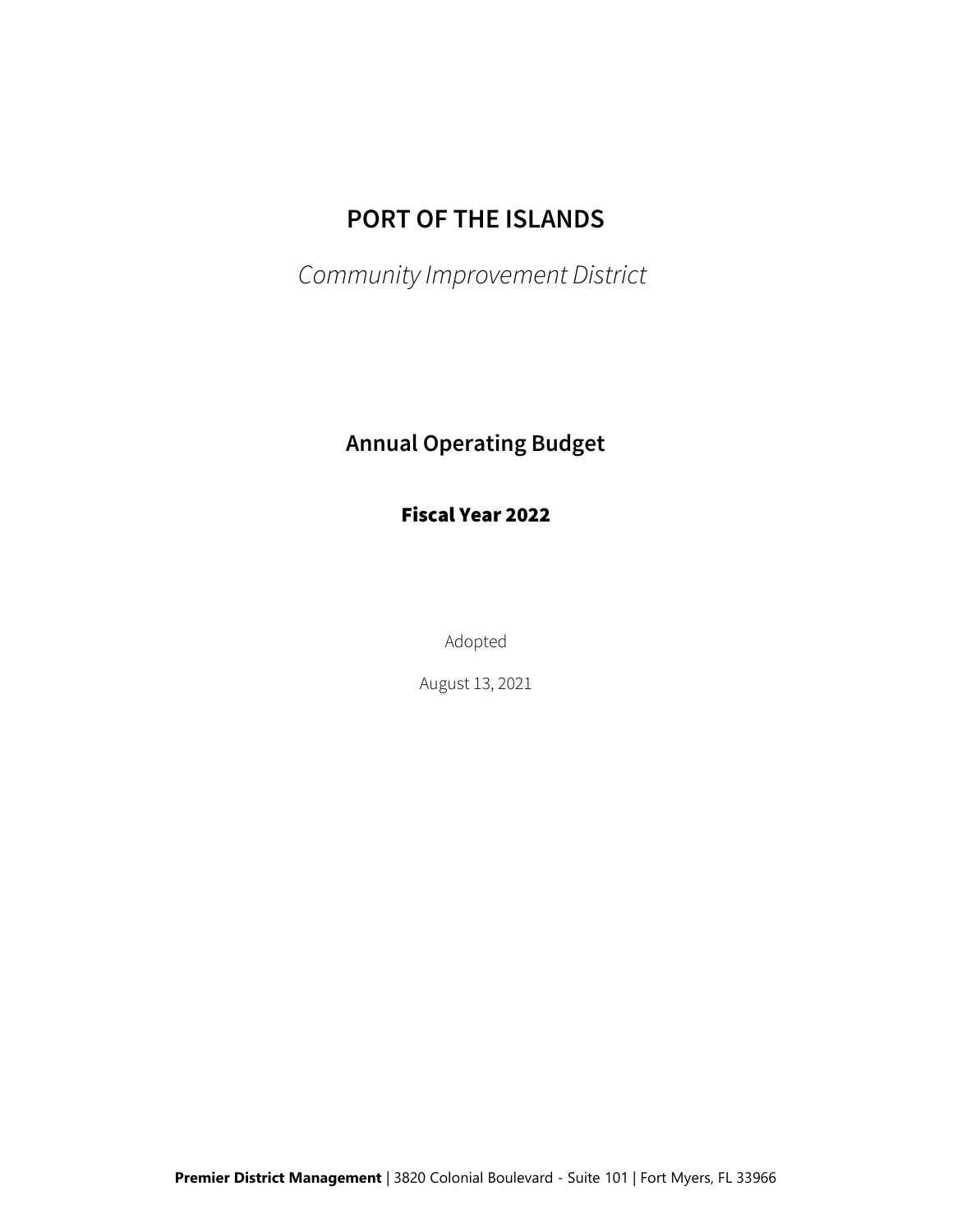| <b>General Fund</b>                                | <b>Actual</b><br>FY 2019 | <b>Actual</b><br>FY 2020 | <b>Budget</b><br>FY 2021 | <b>Actual YTD</b><br><b>OCT-FEB</b> | Projected<br><b>MAR-SEP</b> | <b>Total</b><br>Projected<br>FY 2021 | <b>Proposed</b><br><b>Budget</b><br>FY 2022 |
|----------------------------------------------------|--------------------------|--------------------------|--------------------------|-------------------------------------|-----------------------------|--------------------------------------|---------------------------------------------|
| Revenues                                           |                          |                          |                          |                                     |                             |                                      |                                             |
| 001.331390.0000 FEMA Reimbursement                 |                          | 46,660                   |                          |                                     |                             |                                      |                                             |
| 001.361001.0000 Interest Income                    | 14,629                   | 7,290                    | 8,000                    | 1,354                               | 2,000                       | 3,354                                | 4,000                                       |
| 001.363010.0000 Special Assmnts- Tax Collector     | 319,443                  | 358,567                  | 360,524                  | 291,943                             | 62,744                      | 354,687                              | 354,687                                     |
| 001.363011.0000 Interest - Tax Collector           | 316                      | 440                      | 112                      | 25                                  | 50                          | 75                                   | 90                                          |
| 001.363020.0000 Special Assmnts-District Collected |                          |                          | 34,641                   |                                     |                             |                                      | 34,641                                      |
| 001.363050.0000 Special Assmnts-Uncollectable      |                          | $\overline{\phantom{a}}$ | (34, 641)                | $\overline{\phantom{a}}$            | $\overline{a}$              | $\sim$                               | (34, 641)                                   |
| 001.363090.0000 Special Assmnts-Discounts          | (7,959)                  | (12, 623)                | (14, 421)                | (11, 135)                           | $\blacksquare$              | (11, 135)                            | (14, 187)                                   |
| 001.369900.0000 Other Miscellaneous Revenues       | 12,583                   | 18,164                   | 5,000                    | 7,092                               | $\blacksquare$              | 7,092                                | 5,000                                       |
| <b>Total Revenues</b>                              | 339,012                  | 418,498                  | 359,215                  | 289,279                             | 64,794                      | 354,073                              | 349,590                                     |
| <b>Expenditures</b>                                |                          |                          |                          |                                     |                             |                                      |                                             |
| Administrative                                     |                          |                          |                          |                                     |                             |                                      |                                             |
| 001.511001.0000 P/R-Board Of Supervisors           | 5,800                    | 5,780                    | 7,000                    | 2,700                               | 3,500                       | 6,200                                | 7,000                                       |
| 001.521001.0000 Employment Taxes                   | 504                      | 326                      | 536                      | 223                                 | 313                         | 536                                  | 535                                         |
| 001.521002.0000 P/R - Processing Fees              | 370                      | 613                      | 800                      | 297                                 | 175                         | 472                                  | 500                                         |
| 001.531013.0000 Profserv-Engineering               | 12,461                   | 11,577                   | 12,000                   | 4,934                               | 7,000                       | 11,934                               | 12,000                                      |
| 001.531023.0000 Profserv-Legal Services            | 7,974                    | 8,403                    | 12,000                   | 3,416                               | 7,000                       | 10,416                               | 12,000                                      |
| 001.531027.0000 Profserv-Mgmt Consulting Serv      | 43,394                   | 46,404                   | 44,599                   | 19,182                              | 25,417                      | 44,599                               | 45,937                                      |
| 001.531035.0000 Profserv-Property Appraiser        | 700                      | 692                      | 4,850                    | $\blacksquare$                      | 1,000                       | 1,000                                | 1,000                                       |
| 001.532002.0000 Auditing Services                  | 3,500                    | 3,500                    | 3,500                    | $\sim$                              | 3,500                       | 3,500                                | 3,500                                       |
| 001.541006.0000 Postage And Freight                | 68                       | 66                       | 300                      | 195                                 | 175                         | 370                                  | 350                                         |
| 001.544001.0000 Rental - Meeting Room              | 225                      | 150                      |                          | $\sim$                              |                             |                                      |                                             |
| 001.545002.0000 Insurance-General Liability        | 7,215                    | 8,174                    | 8,000                    | 3,717                               | 4,667                       | 8,384                                | 8,384                                       |
| 001.547001.0000 Printing And Binding               |                          | $\overline{\phantom{a}}$ | 250                      | $\overline{\phantom{a}}$            | $\overline{\phantom{a}}$    |                                      | 250                                         |
| 001.548002.0000 Legal Advertising                  | 752                      | 1,823                    | 1,000                    | 322                                 | 600                         | 922                                  | 1,000                                       |
| 001.549001.0000 Miscellaneous Services             | 367                      | 46                       | 476                      | 126                                 | 150                         | 276                                  | 450                                         |
| 001.549070.0000 Misc-Assessmnt Collection Cost     | 6,245                    | 6,935                    | 6,500                    | 6,295                               | $\blacksquare$              | 6,295                                | 7,000                                       |
| 001.549915.0000 Misc-District Website              |                          | 4,358                    | 1,200                    | 500                                 | 700                         | 1,200                                | 1,200                                       |
| 001.551002.0000 Office Supplies                    |                          |                          | 200                      |                                     |                             |                                      |                                             |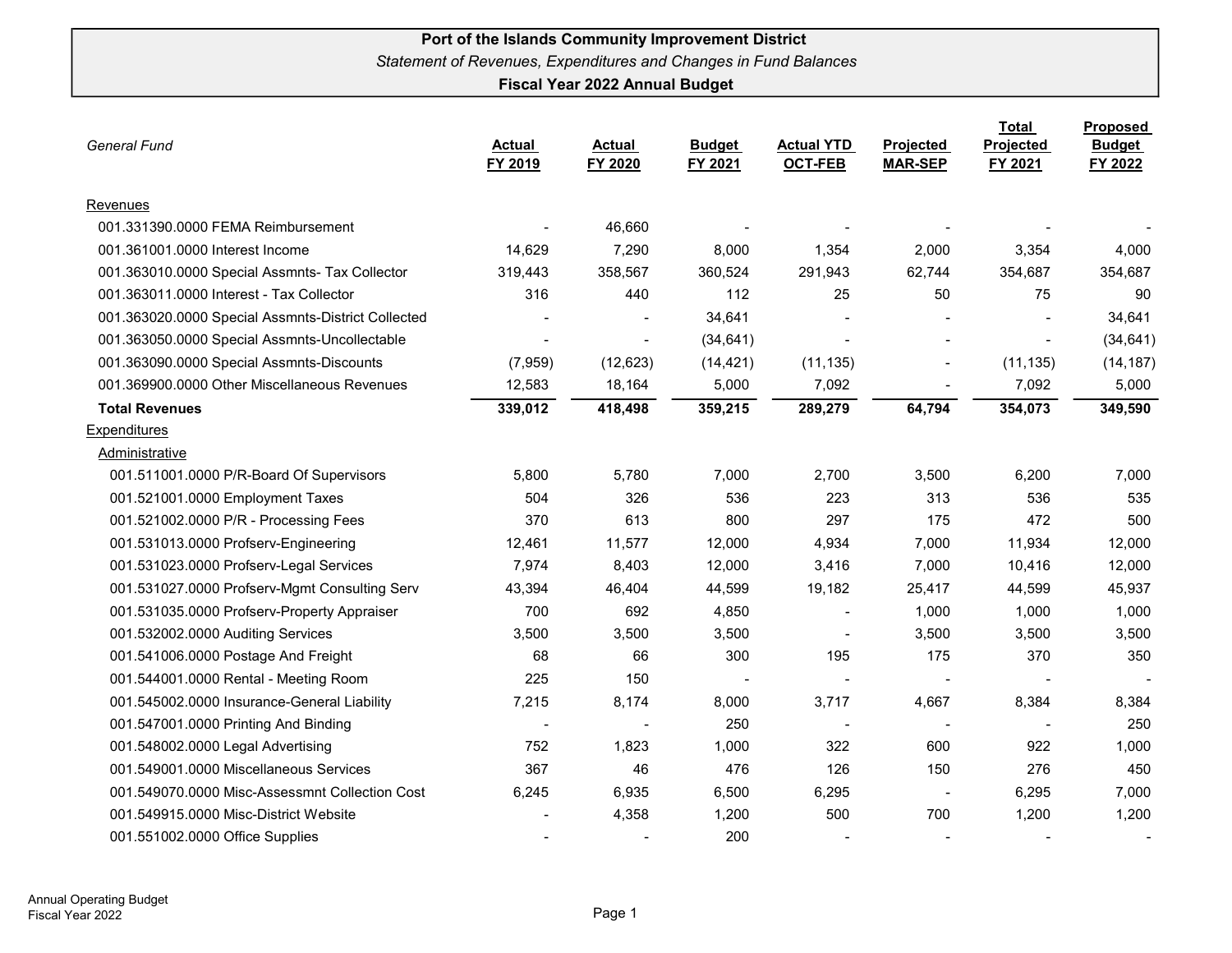| <b>General Fund</b>                          | <b>Actual</b><br>FY 2019 | <b>Actual</b><br>FY 2020 | <b>Budget</b><br>FY 2021 | <b>Actual YTD</b><br><b>OCT-FEB</b> | Projected<br><b>MAR-SEP</b> | Total<br>Projected<br>FY 2021 | <b>Proposed</b><br><b>Budget</b><br>FY 2022 |
|----------------------------------------------|--------------------------|--------------------------|--------------------------|-------------------------------------|-----------------------------|-------------------------------|---------------------------------------------|
| 001.554007.0000 Annual District Filing Fee   | 175                      | 175                      | 175                      | 175                                 |                             | 175                           | 175                                         |
| 001.566060.0000 Real Estate Taxes            |                          |                          |                          |                                     |                             |                               |                                             |
| <b>Total Administrative</b>                  | 89,750                   | 99,022                   | 103,386                  | 42,082                              | 54,197                      | 96,279                        | 101,281                                     |
| Operations & Maintenance                     |                          |                          |                          |                                     |                             |                               |                                             |
| 001.534001.0000 Contracts-Field Services     | 27,520                   | 28,647                   | 22,840                   | 9,516                               | 13,323                      | 22,839                        | 23,524                                      |
| 001.543006.0000 Electricity-Streetlighting   | 19,045                   | 19,637                   | 19,000                   | 9,966                               | 13,952                      | 23,918                        | 24,000                                      |
| 001.546007.0000 R&M-Renewal and Replacement  | 12,957                   | 5,421                    | 5,000                    | 2,400                               | 1,000                       | 3,400                         | 5,000                                       |
| 001.546074.0000 R&M-Grounds                  | 3,854                    | 5,262                    |                          | 5,128                               |                             | 5,128                         | 5,000                                       |
| 001.549069.0000 Misc-Hurricane               |                          |                          |                          |                                     |                             |                               |                                             |
| 001.566049.0000 R&M-Storm Water Drainage     | 5,514                    | 7,452                    | 3,000                    | 11,851                              | 1,500                       | 13,351                        | 7,947                                       |
| <b>Total Operations &amp; Maintenance</b>    | 68,890                   | 66,419                   | 49,840                   | 38,861                              | 29,775                      | 68,636                        | 65,471                                      |
| Landscape & Irrigation                       |                          |                          |                          |                                     |                             |                               |                                             |
| 001.534050.0000 Contracts-Landscape          | 87,329                   | 83,905                   | 85,524                   | 36,700                              | 49,889                      | 86,589                        | 88,080                                      |
| 001.546139.0000 Utility-Irrigation           | 11,155                   | 16,474                   | 15,000                   | 7,146                               | 8,750                       | 15,896                        | 15,896                                      |
| 001.566041.0000 R&M-Irrigation               | 11,101                   | 6,027                    | 15,000                   | 4,138                               | 8,750                       | 12,888                        | 12,888                                      |
| <b>Total Landscape &amp; Irrigation</b>      | 109,585                  | 106,406                  | 115,524                  | 47,984                              | 67,389                      | 115,373                       | 116,864                                     |
| Roads & Sidewalks                            |                          |                          |                          |                                     |                             |                               |                                             |
| 001.546085.0000 R&M-Signage                  | 304                      | 1,191                    | 750                      |                                     | 438                         | 438                           | 438                                         |
| 001.546138.0000 R&M-Roads & Alleyways        | 17,797                   | 9,951                    | 19,775                   |                                     | 11,535                      | 11,535                        | 11,535                                      |
| <b>Total Roads &amp; Sidewalks</b>           | 18,101                   | 11,142                   | 20,525                   | $\blacksquare$                      | 11,973                      | 11,973                        | 11,973                                      |
| <b>Mosquito Control</b>                      |                          |                          |                          |                                     |                             |                               |                                             |
| 001.534051.0000 Contracts-Mosquito Treatment | 11,845                   | 4,563                    | 9,375                    | 4,500                               | 5,469                       | 9,969                         | 12,000                                      |
| 001.534052.0000 Chemicals-Mosquito Spray     |                          | 21,010                   | 7,500                    | 6,769                               | 7,000                       | 13,769                        | 20,000                                      |
| 001.546040.0000 R&M-Mosquito Control         |                          |                          | 3,065                    |                                     |                             |                               | 2,000                                       |
| <b>Total Mosquito Control</b>                | 11,845                   | 25,573                   | 19,940                   | 11,269                              | 12,469                      | 23,738                        | 34,000                                      |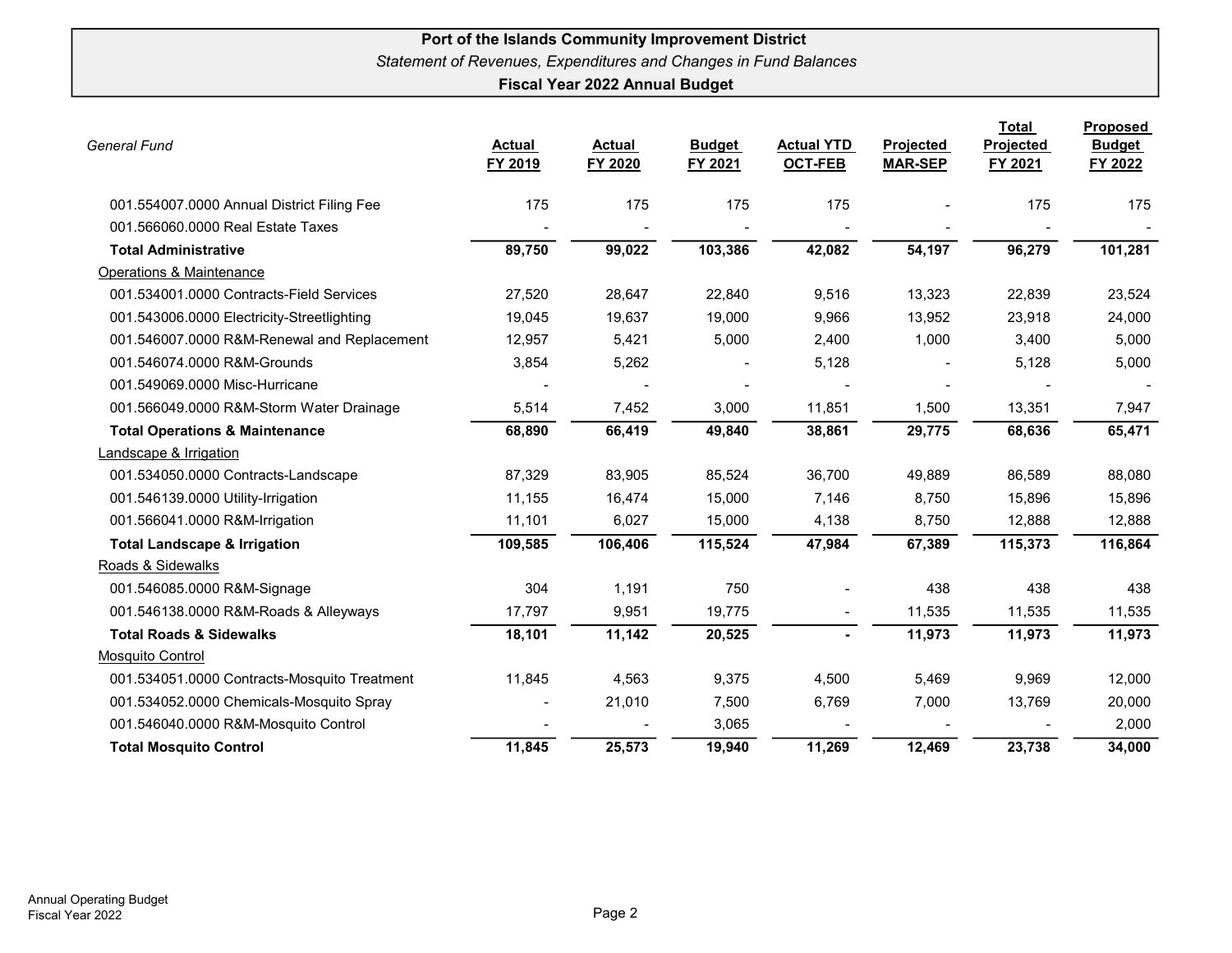| General Fund                                     | <b>Actual</b><br>FY 2019 | <b>Actual</b><br>FY 2020 | <b>Budget</b><br>FY 2021 | <b>Actual YTD</b><br><b>OCT-FEB</b> | <b>Projected</b><br><b>MAR-SEP</b> | Total<br>Projected<br>FY 2021 | <b>Proposed</b><br><b>Budget</b><br>FY 2022 |
|--------------------------------------------------|--------------------------|--------------------------|--------------------------|-------------------------------------|------------------------------------|-------------------------------|---------------------------------------------|
| Capital Expenditures & Projects                  |                          |                          |                          |                                     |                                    |                               |                                             |
| 001.546100.0000 Capital Outlay                   | $\overline{\phantom{a}}$ | 11,634                   |                          | $\blacksquare$                      |                                    |                               |                                             |
| 001.564110.0000 Utility Meter Replacement        |                          |                          | 50,000                   |                                     | 100.000                            | 100,000                       | 20,000                                      |
| <b>Total Capital Expenditures &amp; Projects</b> |                          | 11,634                   | 50,000                   |                                     | 100,000                            | 100,000                       | 20,000                                      |
| <b>Total Expenditures</b>                        | 298,171                  | 320,196                  | 359,215                  | 140,196                             | 275,803                            | 415,999                       | 349,589                                     |
| <b>Excess Revenue Over (Under) Expenditures</b>  | 40,841                   | 98,302                   |                          | 149,083                             | (211,009)                          | (61, 926)                     |                                             |
| <b>Fund Balance Beginning</b>                    | 762.539                  | 803.373                  | 901,675                  |                                     |                                    | 901,675                       | 839,749                                     |
| <b>Fund Balance Ending</b>                       | 803,373                  | 901.675                  | 901,675                  |                                     |                                    | 839,749                       | 839,749                                     |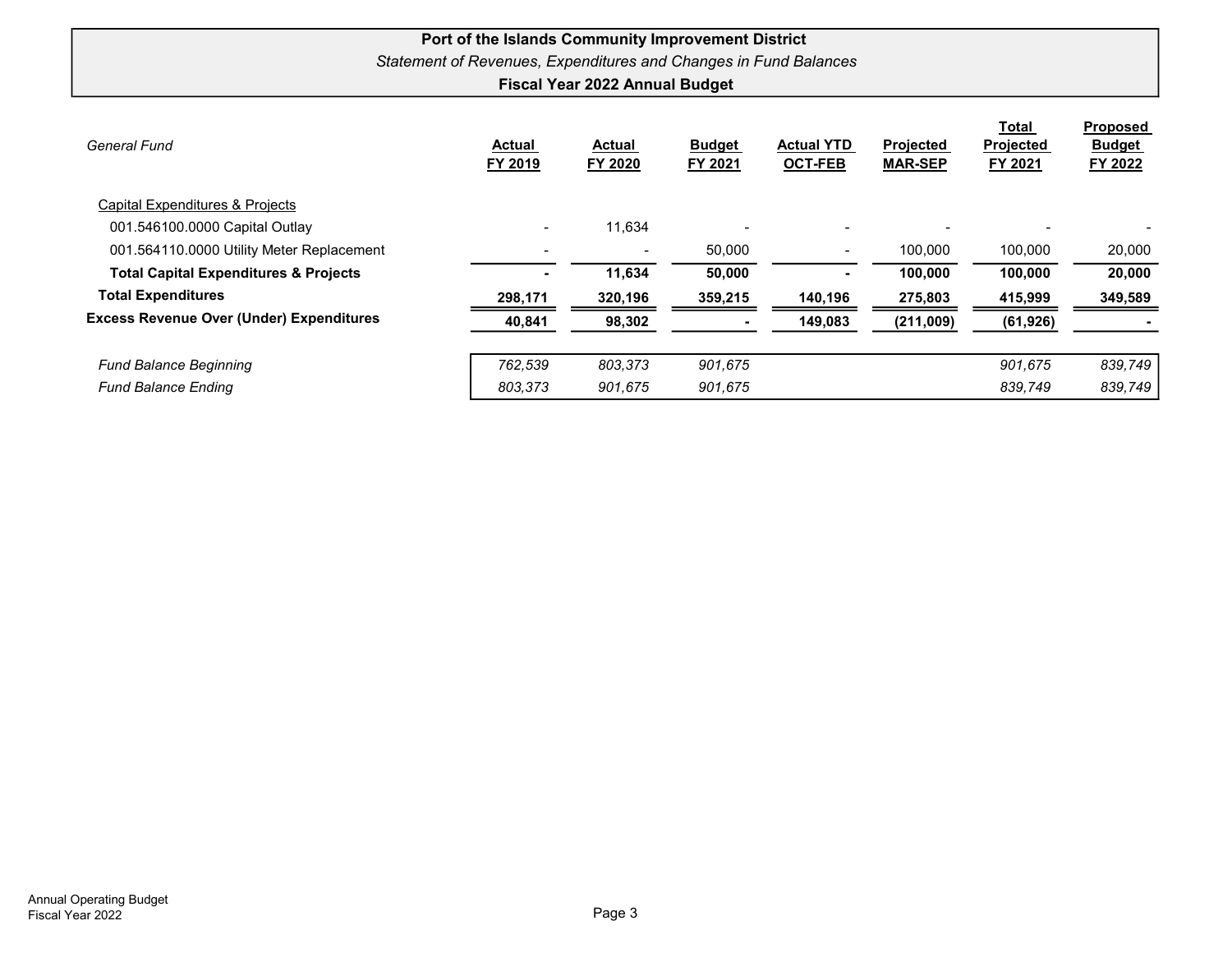| Water & Sewer Fund                                 | <b>Actual</b><br>FY 2019 | <b>Actual</b><br>FY 2020 | <b>Budget</b><br>FY 2021 | <b>Actual YTD</b><br><b>OCT-FEB</b> | Projected<br><b>MAR-SEP</b> | <b>Total</b><br><b>Projected</b><br>FY 2021 | Proposed<br><b>Budget</b><br>FY 2022 |
|----------------------------------------------------|--------------------------|--------------------------|--------------------------|-------------------------------------|-----------------------------|---------------------------------------------|--------------------------------------|
| Revenues                                           |                          |                          |                          |                                     |                             |                                             |                                      |
| 202.361001.0000 Interest Income                    | 500                      | 637                      | 700                      | 55                                  | 200                         | 255                                         | 500                                  |
| 202.361003.0000 Water Revenue                      | 83,078                   | 71,693                   | 84,370                   | 35,084                              | 60,000                      | 95,084                                      | 90,000                               |
| 202.361004.0000 Sewer Revenue                      | 115,420                  | 100,009                  | 125,273                  | 50,451                              | 86,000                      | 136,451                                     | 135,000                              |
| 202.361005.0000 Irrigation Fees                    | 103,477                  | 143,089                  | 140,000                  | 81,857                              | 70,000                      | 151,857                                     | 150,000                              |
| 202.361006.0000 Meter Fees                         | 2,500                    | 2,420                    | 1,500                    | 16,880                              | 7,000                       | 23,880                                      | 2,500                                |
| 202.363010.0000 Special Assmnts- Tax Collector     | 1,240,329                | 1,254,421                | 1,261,242                | 1,021,342                           | 239,900                     | 1,261,242                                   | 1,043,860                            |
| 202.363011.0000 Interest - Tax Collector           |                          | 1,540                    |                          | 86                                  | $\blacksquare$              | 86                                          |                                      |
| 202.363020.0000 Special Assmnts-District Collected | 181,335                  |                          | 47,462                   |                                     |                             |                                             | 47,462                               |
| 202.363050.0000 Special Assmnts-Uncollectable      | (181, 335)               | $\blacksquare$           | (47, 462)                | $\overline{\phantom{a}}$            |                             | $\blacksquare$                              | (47, 462)                            |
| 202.363090.0000 Special Assmnts-Discounts          | (49, 286)                | (44, 160)                | (50, 450)                | (38, 955)                           |                             | (38, 955)                                   | (41, 754)                            |
| 202.369900.0000 Other Miscellaneous Revenues       |                          | 2,603                    |                          | 380                                 |                             | 380                                         | 500                                  |
| <b>Total Revenues</b>                              | 1,496,018                | 1,532,252                | 1,562,635                | 1,167,180                           | 463,100                     | 1,630,280                                   | 1,380,606                            |
| <b>Expenditures</b>                                |                          |                          |                          |                                     |                             |                                             |                                      |
| Personnel & Administration                         |                          |                          |                          |                                     |                             |                                             |                                      |
| 202.511001.0000 P/R-Board Of Supervisors           | 7,000                    | 5,780                    | 7,000                    | 2,700                               | 3,500                       | 6,200                                       | 7,000                                |
| 202.521001.0000 Employment Taxes                   | 536                      | 391                      | 329                      | 223                                 | 192                         | 415                                         | 415                                  |
| 202.521002.0000 P/R - Processing Fees              | 30                       | 613                      | 720                      | 297                                 | 175                         | 472                                         | 500                                  |
| 202.531002.0000 ProfServ-Engineering               | 12,500                   | 29,152                   | 18,000                   | 7,239                               | 10,500                      | 17,739                                      | 18,000                               |
| 202.531003.0000 ProfServ-Legal Services            | 12,500                   | 7,908                    | 12,000                   | 2,689                               | 7,000                       | 9,689                                       | 12,000                               |
| 202.531027.0000 ProfServ-Mgmt Consulting Serv      | 43,394                   | 46,404                   | 46,116                   | 19,182                              | 26,901                      | 46,083                                      | 47,499                               |
| 202.531035.0000 ProfServ-Property Appraiser        | 18,482                   | 2,419                    | 11,481                   | $\blacksquare$                      | 6,697                       | 6,697                                       | 11,000                               |
| 202.532002.0000 Auditing Services                  | 3,500                    | 3,500                    | 3,500                    | $\overline{\phantom{a}}$            | 3,500                       | 3,500                                       | 3,500                                |
| 202.541006.0000 Postage And Freight                | 700                      | 66                       | 700                      | 361                                 | 150                         | 511                                         | 700                                  |
| 202.544001.0000 Rental - Meeting Room              | 350                      | 150                      | 350                      | $\blacksquare$                      |                             |                                             |                                      |
| 202.545002.0000 Insurance - General Liability      | 7,800                    | 8,835                    | 8,386                    | 3,717                               | 4,892                       | 8,609                                       | 8,609                                |
| 202.547001.0000 Printing And Binding               | 100                      |                          | 200                      |                                     |                             |                                             | 200                                  |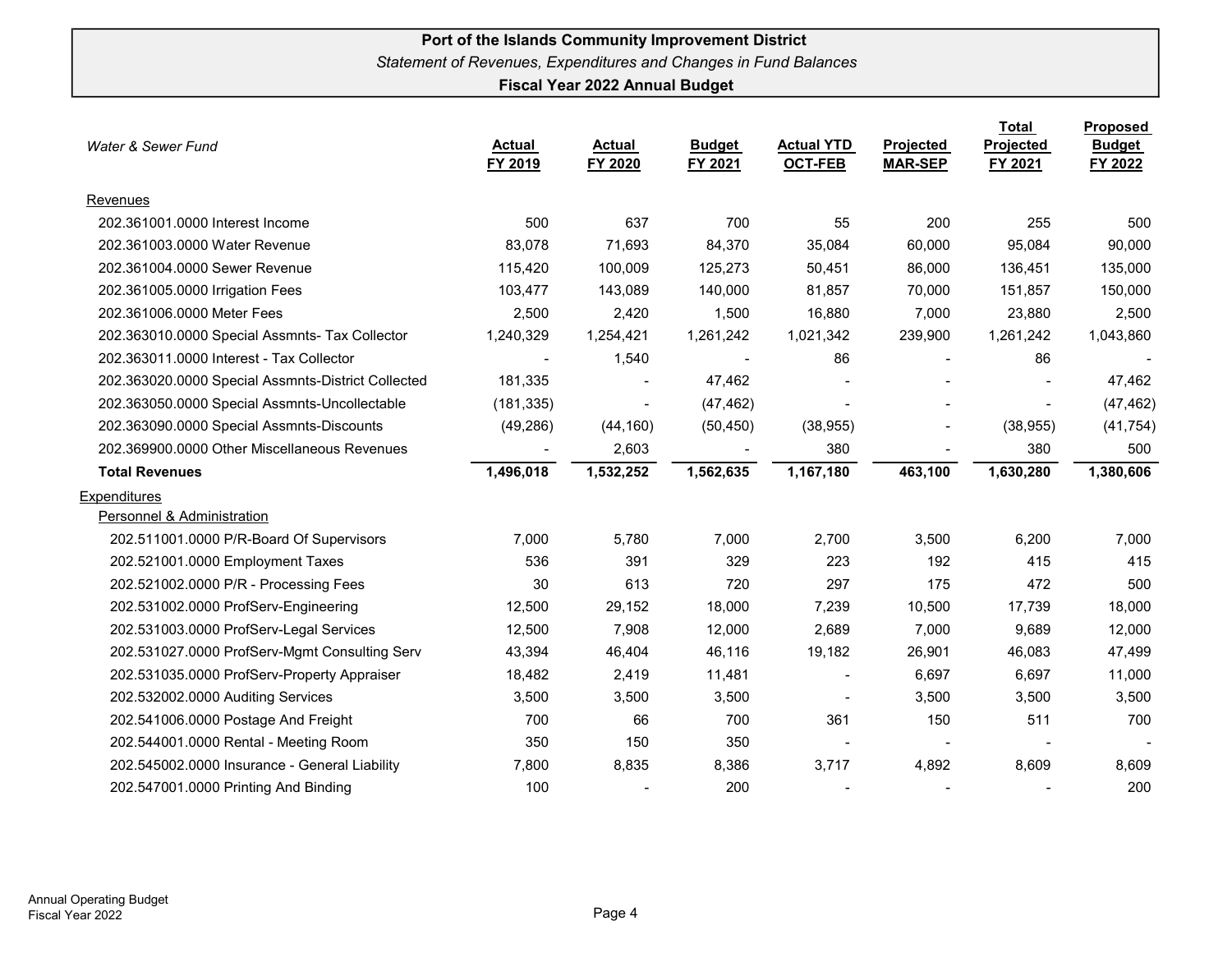| Water & Sewer Fund                                 | <b>Actual</b><br>FY 2019 | Actual<br>FY 2020        | <b>Budget</b><br>FY 2021 | <b>Actual YTD</b><br>OCT-FEB | <b>Projected</b><br><b>MAR-SEP</b> | Total<br><b>Projected</b><br>FY 2021 | <b>Proposed</b><br><b>Budget</b><br>FY 2022 |
|----------------------------------------------------|--------------------------|--------------------------|--------------------------|------------------------------|------------------------------------|--------------------------------------|---------------------------------------------|
| 202.548002.0000 Legal Advertising                  | 1,000                    | 490                      | 1,000                    |                              | 1,000                              | 1,000                                | 1,000                                       |
| 202.549001.0000 Miscellaneous Services             | 2,250                    | $\overline{\phantom{a}}$ | 2,250                    |                              | 1,000                              | 1,000                                | 1,000                                       |
| 202.549002.0000 Utility Billing Postage & Supplies | 2,000                    | 3,192                    | 3,100                    | 1,494                        | 1,600                              | 3,094                                | 3,100                                       |
| 202.549009.0000 Misc-Bank Charge                   |                          | 5                        |                          |                              |                                    |                                      |                                             |
| 202.549070.0000 Misc-Assessmnt Collection Cost     | 22,130                   | 24,223                   | 22,130                   | 20,327                       | $\overline{\phantom{a}}$           | 20,327                               | 22,130                                      |
| 202.551002.0000 Office Supplies                    | 200                      |                          | 200                      |                              |                                    |                                      | 200                                         |
| 202.559001.0000 Depreciation Expense               |                          |                          |                          |                              |                                    |                                      |                                             |
| 202.561003.0000 Telephone - Utility Operations     | 4,400                    | 3,781                    | 4,400                    | 1,578                        | 2,209                              | 3,787                                | 4,000                                       |
| <b>Total Personnel &amp; Administration</b>        | 138,872                  | 136,909                  | 141,862                  | 59,807                       | 69,316                             | 129,123                              | 140,853                                     |
| <b>Water &amp; Sewer Combined Svcs</b>             |                          |                          |                          |                              |                                    |                                      |                                             |
| 202.549069.0000 Misc-Hurricane                     |                          |                          | 5,000                    |                              | 2,917                              | 2,917                                | 1,000                                       |
| 202.563001.0000 Utility - Electricity              | 78,000                   | 59,958                   | 76,000                   | 24,842                       | 44,333                             | 69,175                               | 69,176                                      |
| 202.563002.0000 Utility - New connections          | 3,500                    | $\overline{\phantom{a}}$ | 1,500                    | $\overline{\phantom{a}}$     | 875                                | 875                                  | 875                                         |
| 202.564001.0000 Contracts-Utility Operations       | 322,770                  | 322,614                  | 351,948                  | 146,643                      | 205,303                            | 351,946                              | 351,946                                     |
| 202.564033.0000 Contracts-Utility Billing          | 20,600                   | 24,261                   | 21,218                   | 11,383                       | 12,377                             | 23,760                               | 24,473                                      |
| 202.564034.0000 Contracts-Generator Maint          | 500                      | $\blacksquare$           | 500                      | $\blacksquare$               | 1,500                              | 1,500                                | 1,500                                       |
| 202.566042.0000 R&M-Lift Station                   | 7,000                    | 1,650                    | 22,215                   | $\overline{\phantom{a}}$     | 30,000                             | 30,000                               | 15,000                                      |
| 202.566043.0000 R&M-Potable Water Lines            | 19,000                   | 17,353                   | 15,425                   | $\blacksquare$               | 5,000                              | 5,000                                | 15,000                                      |
| 202.566044.0000 R&M-Water Plant                    | 31,000                   | 18,457                   | 40,000                   | 31,671                       | 1,000                              | 32,671                               | 40,000                                      |
| 202.566045.0000 R&M-Waste Water Plant              | 16,000                   | 26,953                   | 20,000                   | 28,762                       | 22,000                             | 50,762                               | 20,000                                      |
| 202.566046.0000 R&M-Sewer Lines                    | 5,200                    | 7,579                    | 5,000                    | 586                          | 1,000                              | 1,586                                | 5,000                                       |
| 202.566047.0000 R&M-Backflow Inspection            | 13,680                   | 22,205                   |                          | $\overline{\phantom{a}}$     | 35,000                             | 35,000                               |                                             |
| 202.566048.0000 R&M-Instrumentation                | 5,000                    | $\blacksquare$           | 10,000                   | 2,783                        | 4,000                              | 6,783                                | 10,000                                      |
| 202.567000.0000 Misc-Bad Debt                      |                          | 271                      | 500                      |                              | 292                                | 292                                  | 292                                         |
| 202.567001.0000 Misc-Licenses & Permits            | 3,000                    |                          | 3,000                    | 1,000                        | 1,750                              | 2,750                                | 2,750                                       |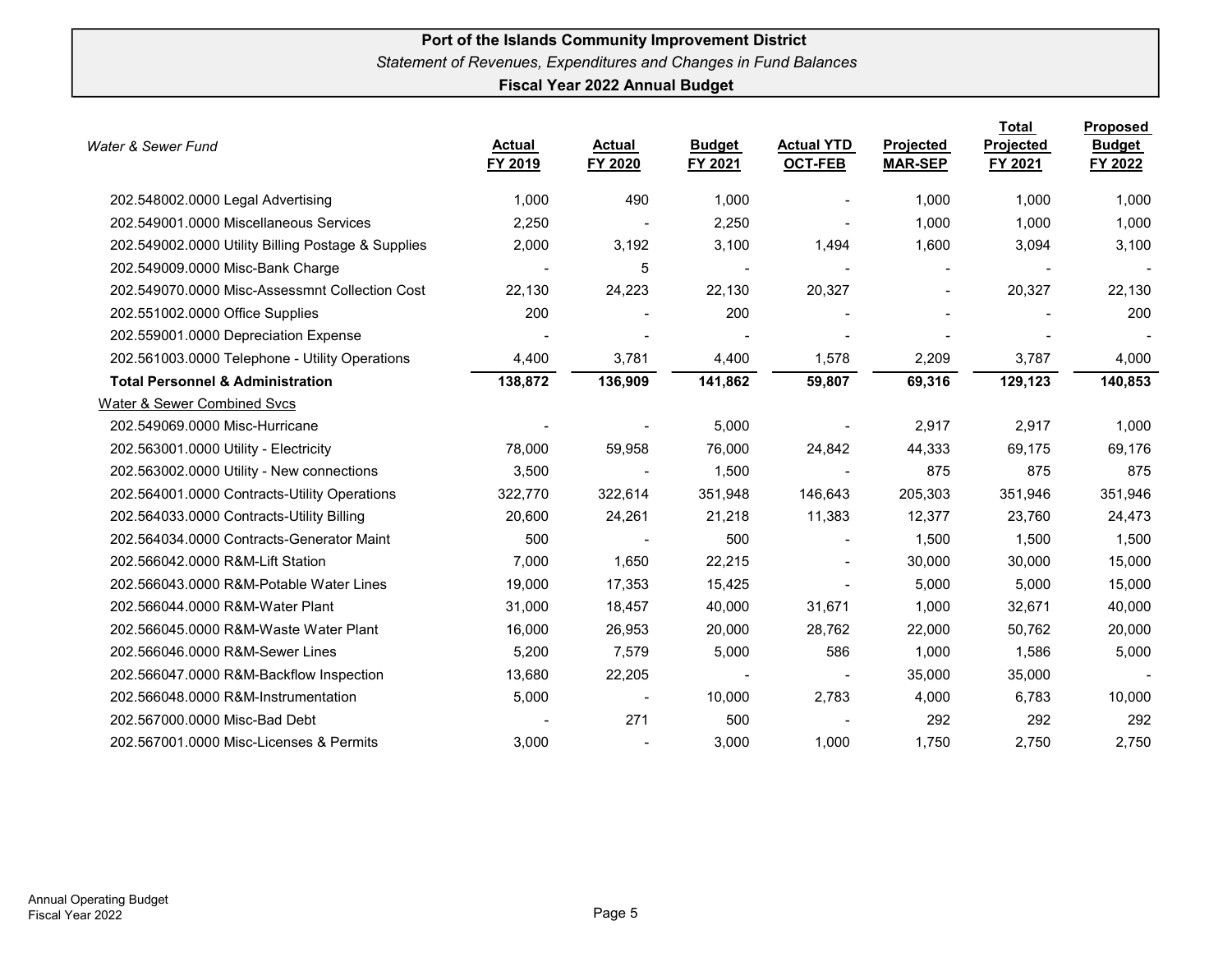| Water & Sewer Fund                               | <u>Actual</u><br>FY 2019 | Actual<br>FY 2020 | <b>Budget</b><br>FY 2021 | <b>Actual YTD</b><br><b>OCT-FEB</b> | <b>Projected</b><br><b>MAR-SEP</b> | <u>Total</u><br><b>Projected</b><br>FY 2021 | <b>Proposed</b><br><b>Budget</b><br>FY 2022 |
|--------------------------------------------------|--------------------------|-------------------|--------------------------|-------------------------------------|------------------------------------|---------------------------------------------|---------------------------------------------|
| 202.567002.0000 Compliance Sampling              | 22,150                   | 15,308            | 16,500                   | 5,861                               | 9,625                              | 15,486                                      | 15,486                                      |
| 202.567003.0000 Chemicals-Water Operations       | 25,000                   | 18,110            | 25,000                   | 8,736                               | 14,583                             | 23,319                                      | 23,319                                      |
| 202.567004.0000 Chemicals-Wastewater Operations  | 15,000                   | 15,622            | 15,000                   | 6,861                               | 8,750                              | 15,611                                      | 15,611                                      |
| 202.567005.0000 Sludge Disposal                  | 20,000                   | 13,350            | 15,000                   |                                     | 9,000                              | 9,000                                       | 15,000                                      |
| 202.590095.0000 Reserves - Water & Sewer System  |                          |                   |                          |                                     |                                    |                                             | 300,000                                     |
| <b>Total Water &amp; Sewer Combined Svcs</b>     | 607,400                  | 563,691           | 643,806                  | 269,128                             | 409,305                            | 678,433                                     | 926,428                                     |
| Debt Service                                     |                          |                   |                          |                                     |                                    |                                             |                                             |
| 202.571001.0000 Principal Debt Retirement        | 457,157                  |                   | 478,500                  |                                     | 478,500                            | 478,500                                     |                                             |
| 202.572001.0000 Interest Expense                 | 58,377                   | 30,162            | 14,594                   | 7,459                               | 7,297                              | 14,756                                      |                                             |
| <b>Total Debt Service</b>                        | 515,534                  | 30,162            | 493,094                  | 7,459                               | 485,797                            | 493,256                                     |                                             |
| <b>Capital Expenditures &amp; Projects</b>       |                          |                   |                          |                                     |                                    |                                             |                                             |
| 202.536064.0000 Capital Outlay                   |                          |                   |                          |                                     |                                    |                                             | 268,324                                     |
| 202.564110.0000 Utility Meter Replacement        |                          |                   | 275,000                  |                                     | 160,417                            | 160,417                                     | 40,000                                      |
| 202.569000.0000 Capital Outlay-WWTP              |                          | 31,842            | 8,873                    |                                     | 5,000                              | 5,000                                       | 5,000                                       |
| <b>Total Capital Expenditures &amp; Projects</b> |                          | 31,842            | 283,873                  |                                     | 165,417                            | 165,417                                     | 313,324                                     |
| <b>Total Expenditures</b>                        | ,261,806                 | 762,604           | 1,562,635                | 336,394                             | 1,129,835                          | 1,466,229                                   | 1,380,605                                   |
| <b>Excess Revenue Over (Under) Expenditures</b>  | 234,212                  | 769,648           |                          | 830,786                             | (666, 735)                         | 164,051                                     |                                             |